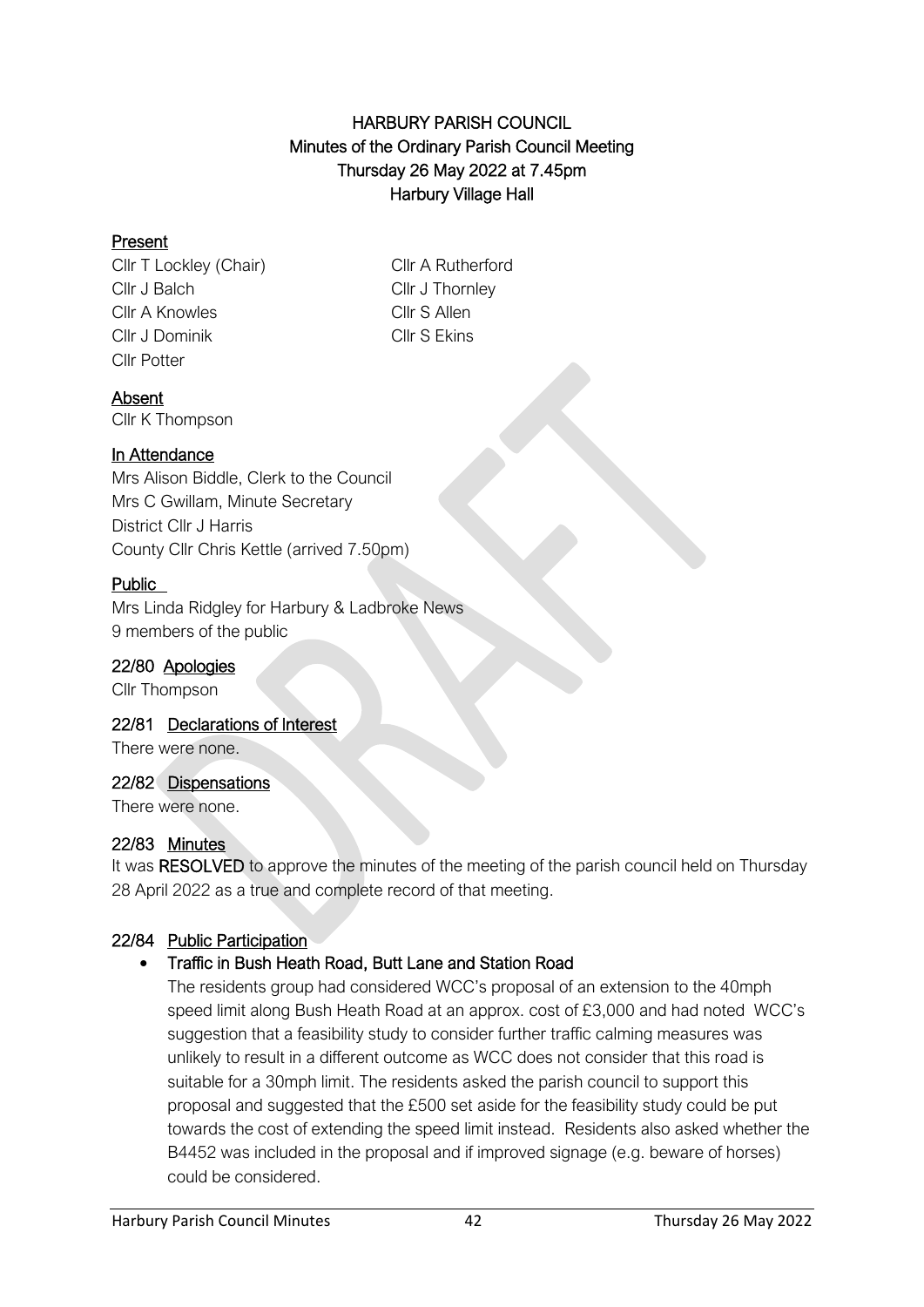#### • Residential Parking Problems

Resident in Ivy Lane has a problem with on-street parking. The council is sympathetic to the problem, but people are entitled to park on the road where there are no restrictions. It was pointed out that the playing fields car park is owned by the parish council and this could be used for public parking when there are no events on at the playing fields or village hall. The library car park is owned by the parochial church council (PCC).

# • Future Energy Project

Bob Sherman and Paul Quinney updated the council on the latest developments. Government funding for the project is only available through WCC so the project group has been working closely with them but it has changed the nature of the scheme. The original cost was estimated at £600k with 25% of the funding to be provided by e-Wheels but the overall cost has now risen to £900k. The deadline for the funding application is 17 June 2022. If accepted, this will be a pilot scheme for the whole of Warwickshire. If the application is to be successful however, the team needs to demonstrate local need, innovation and future proofing (it is now proposed to increase the number of charging points from 3 to 8). It is also recommended that the charging points are moved to the opposite side of the car park. It is proposed that there would be a two tier charging system for residents and non-residents. The bays with charging points would not be designated for electric vehicles only. The project team is asking the parish council to allocate money from the Eastfields Solar Farm community fund towards the project and also to fund the alterations to the car park.

# 22/85 Harbury Future Energy Project

# 1 Request for 50% of Eastfields Solar Farm community fund to be allocated towards project

It was RESOLVED to allocate £25k from the solar farm community fund of £50k towards this project subject to the success of the project's current funding bid. It was pointed out that the parish council has not yet received the money from the solar farm as it is not payable until construction of the solar farm begins.

# 2 Consideration of request to allocate some of council's current year's budget towards car park extension and improvements

It was RESOLVED that the council would not fund this work which is part of the project scheme and should be funded accordingly. It was also noted that there is no money available in the current year's budget for this level of funding.

# 22/86 Other Organisations

# 1 Harbury Library

Report already circulated, main points:

 $10<sup>th</sup>$  Anniversary on 12 May 2022 was marked by displaying an illustrated history of Harbury Village Library with free milkshakes (kindly donated by The Milk Shed) and cakes (baked by the Biblio's team) every afternoon during the anniversary week. On Friday 13 May, Jeremy Wright MP visited as he had been present at the official opening in 2012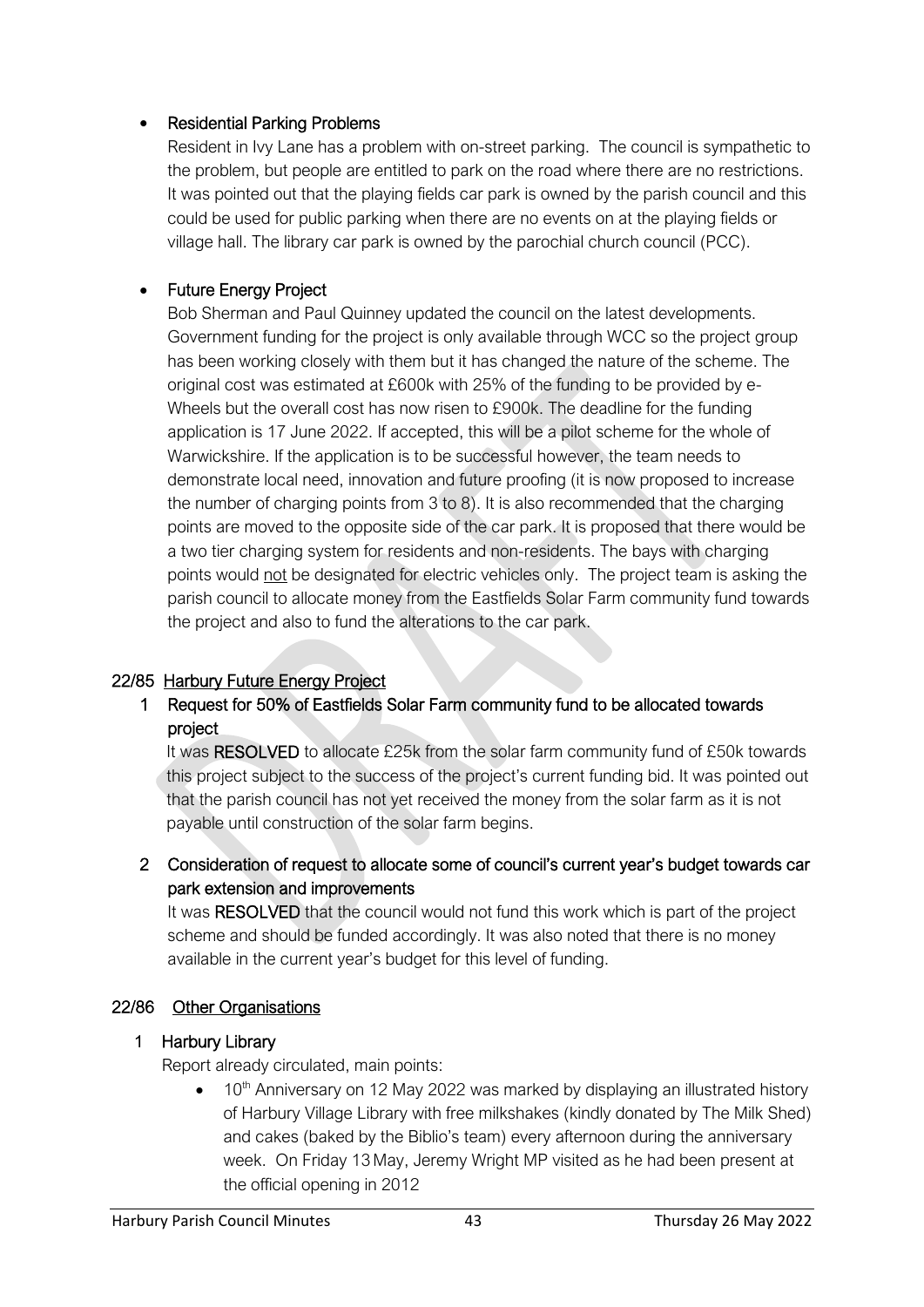- Book Bear Club to coincide with the anniversary, a Book Bear Club scheme was launched with children collecting a passport and getting a bear paw stamp every time they visit and the introduction of a Blue Label library card – working with Harbury Primary School to encourage parents to make sure their children have a Warwickshire County Library card. There is also Bridging the Gap, art and crafts for the over 65s and free refreshments in the library when Biblio's café is closed
- Ukrainian families being hosted in Warwickshire can join as normal library members as they have proof of address
- Nothing to report on the boiler replacement
- As from 30 May 2022, there will be a collecting box for the emonPi voltage devices used in the village for the Voltage Monitoring Project – also, please remember the recycling boxes for marigold gloves, toothbrush heads, bras and empty medicine blister packs
- Events continue to be arranged, i.e. free antiques valuation event and a dramatisation of two Dickens ghost stories

### 2 Harbury School Governors

Applicants for the head teacher vacancy have been short-listed.

### 3 Southam College

No report.

4 Twinning Association

No report.

# 5 Village Hall

Cllr Rutherford reported the recent AGM had taken place this week. Finances were healthy, but income is not meeting the running costs. A price increase for hires fees was due next year. Section 106 monies had been received for repairs. A new treasurer is still required.

# 6 Harbury Energy Initiative

The school's faulty solar panels were now repaired.

# 7 SDC & WCC

SDC: Report already circulated, main points being:

- Slow progress still with traffic lights at the Harbury/Fosse junction despite Cllr Harris's best efforts to expedite. A suggestion is that residents write to the Leader of Warwickshire County Council, complaining and asking for an update as to when this project will be delivered
- Concern over the build of 3000 houses in Upper Lighthorne and the infrastructure that will impact on Harbury and the surrounding villages as regards to health provision, GPs and dental provision – this will continue to be monitored as progression takes place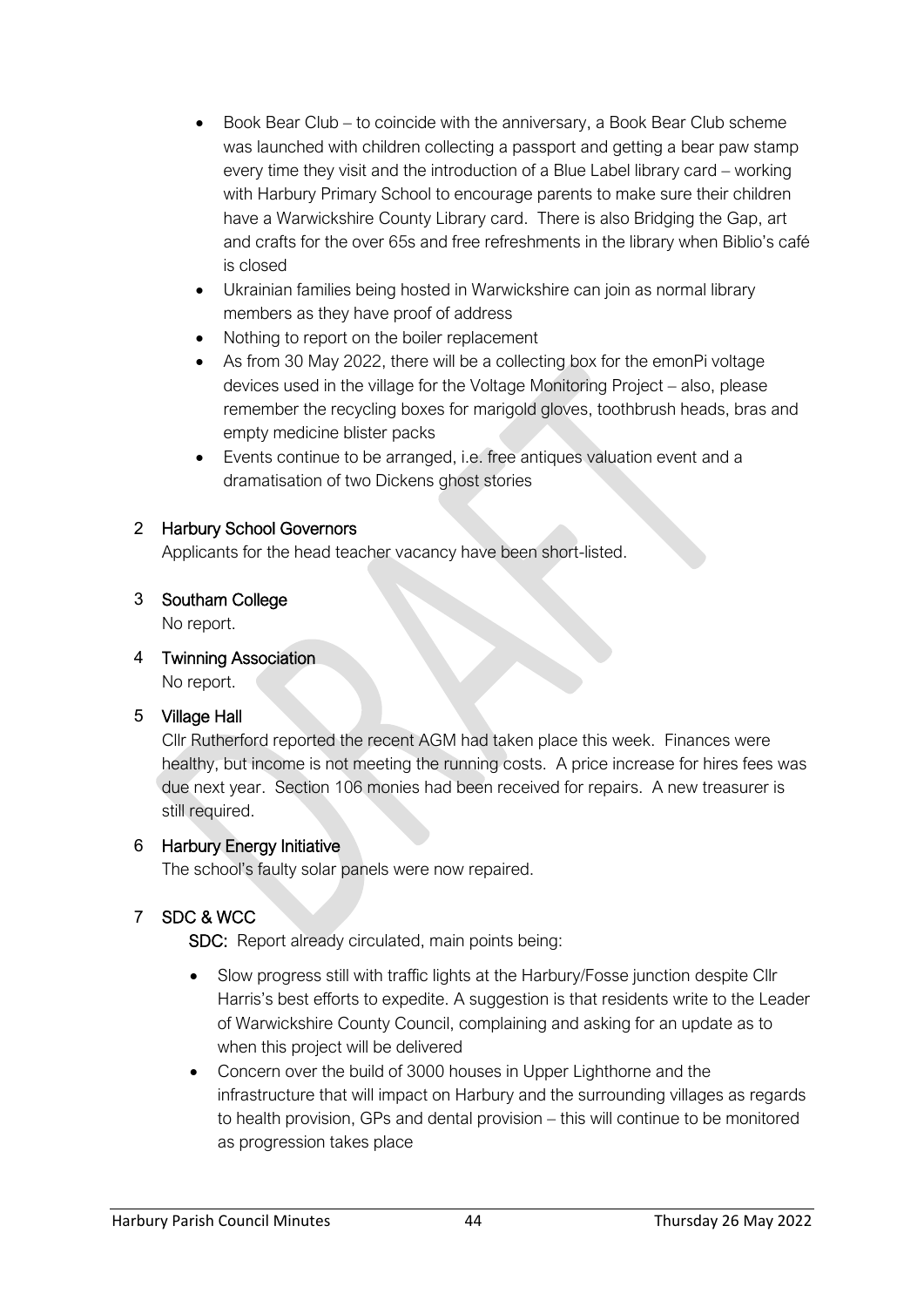# WCC:

- No progress yet on the traffic lights along the Fosse. The tenders close in May and work should start in July!
- With concern over the build in Upper Lighthorne and the possible impact on Harbury, Cllr Kettle urged the parish council to write to the CCG (he would supply the contact name to the clerk) expressing their dismay at not being consulted.
- Ukrainian refugees SDC have the largest number of households expressing interest. To get children into schools is a top priority as well as people into medical practices.
- Cllr Balch enquired about people in poverty and the fuel crisis, as well as the increases in food, and asked what extra help was there? Cllr Kettle said that he would keep the council updated on what was available

# 22/87 Planning

### 1 [Planning ref 22/01322/TREE -](http://apps.stratford.gov.uk/eplanning/AppDetail.aspx?appkey=RBAOU8PMLMJ00) The Stonehouse, 2 Mill Street

T1 – yew tree – reduce sides of the tree on the north, east and south side by 30cm and reduce the top by 50cm

It was RESOLVED to make no representations.

### 22/88 Environment

### 1 Village Tree Planting – update

Please see next paragraph below.

#### 2 Community Engagement – arrangements for carnival

A list of all possible locations for planting trees is being compiled and will be displayed at the carnival for people's reactions and views; all responses will then be collated. Warwickshire Tree Wardens have been helpful, advising on various types and how to obtain permission for WCC land. A budget will also be required before planting can take place.

#### 3 Streetlights & Pavements – arrangements for condition survey

Village streets will be shared out amongst councillors for checking obstructions to streetlights and the condition of pavements/ problems with overgrown vegetation.

#### 4 Bush Heath Road Traffic – consideration of latest proposals from WCC Highways

It was RESOLVED to support the proposal to extend the 40mph limit. The clerk will ask Paul Taylor at WCC to provide a fully costed proposal to include improved signage.

# 5 Disabled parking – consideration of request for designated disabled bay in High St

WCC has advised that this would only be considered where absolutely necessary and that it would require a new Traffic Regulation Order which is a lengthy and costly legal process involving public consultation, and in addition, there would be the problem of ongoing enforcement. Councillors were reminded that blue badge holders can legally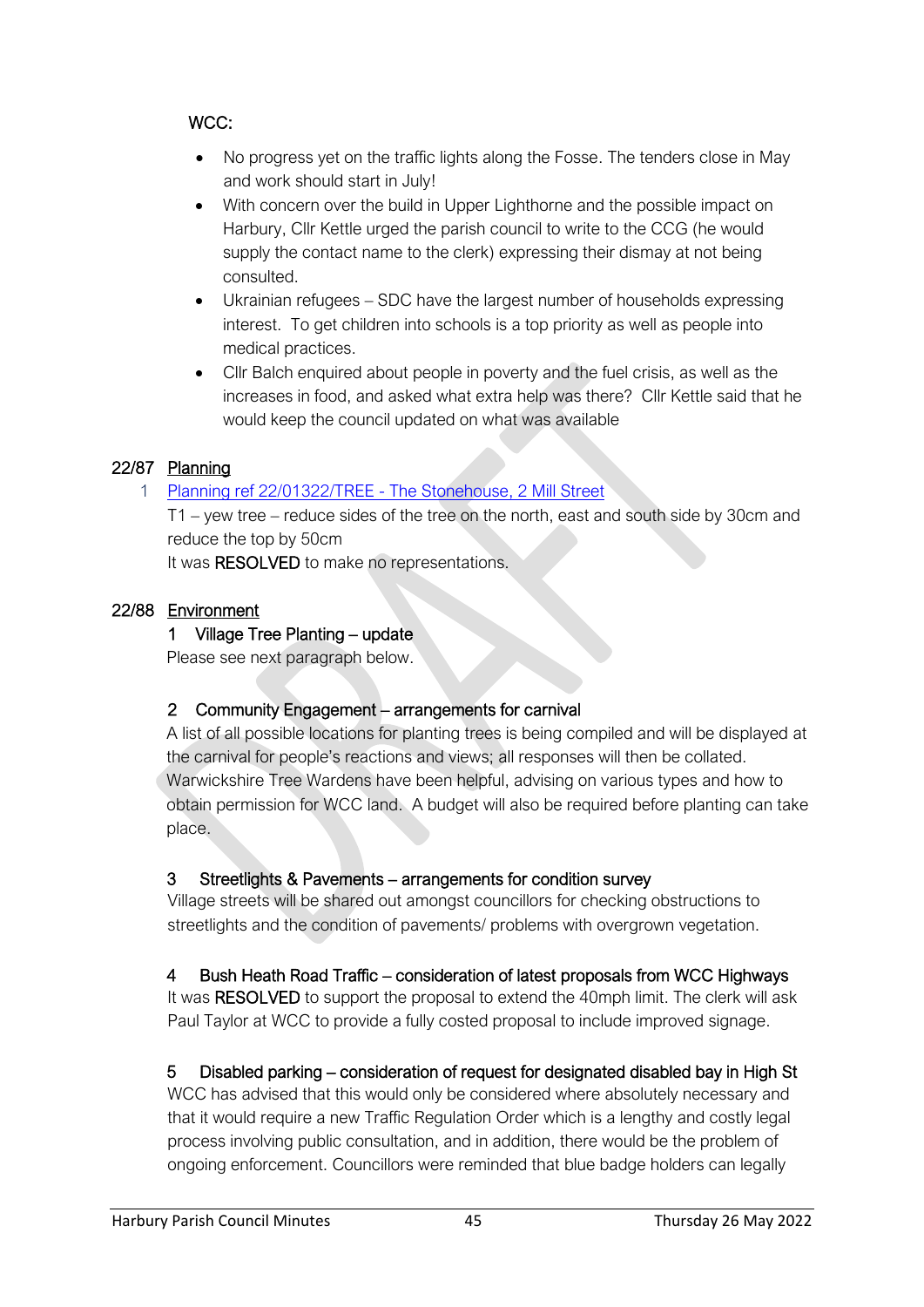park on double yellow lines providing they do not cause an obstruction, and this might be a better option. It was RESOLVED not to pursue this request any further. The clerk was asked to write to the resident accordingly.

### 22/89 Properties

#### **1** Playing Fields

#### (a) Update on repairs to bollards

The bollards opposite the entrance to the car park have been serviced by councillors and are now in working order again. A repair has been ordered for the broken bollard at the far end of the car park.

#### (b) Consideration of recommendations for courts maintenance works

It was RESOLVED to support the proposal from the tennis club to clean, bind and repaint the courts this summer. The first quote received is for £11,000. Two more quotes will be obtained for consideration at the June PC meeting.

### 2 Cemetery

### (a) Update on memorial inspection

This was now been completed, identifying those which need attention. The families concerned would be contacted where possible but, as this would be a lengthy process, repairs would probably not take place until next year.

# (b) Consideration of repair to birdbath placed in memory of John Drinkwater

This birdbath, which had been provided by the parish council in memory of John Drinkwater, is unstable and is currently a hazard. Also, the Hornton stone has deteriorated and is crumbling. It was suggested that the birdbath should be replaced rather than repaired, which may not be possible, but the clerk was asked to seek the approval of Mr Drinkwater's family first.

#### 22/90 Climate Change

Everything is ready for the carnival, although nothing has been heard from Jeremy Wright, MP. Tables are being loaned by the village hall and Cllr Dominick has organised the children's activities. There will be a meeting in July but August will bring a welcomed rest before resuming in September.

#### 22/91 Platinum Jubilee

 It was agreed that the clerk should make arrangements for the flag to be raised on the flagpole at the village hall. The extra bunting has been collected from the twinning association and it has now all been put up. Many thanks to all the volunteers. Cllr Dominick reported that the children's bunting was finished and they had really enjoyed making it.

# 22/92 Finance & General Purposes

# 1 Budget Report to date

Report had been circulated. There were no questions.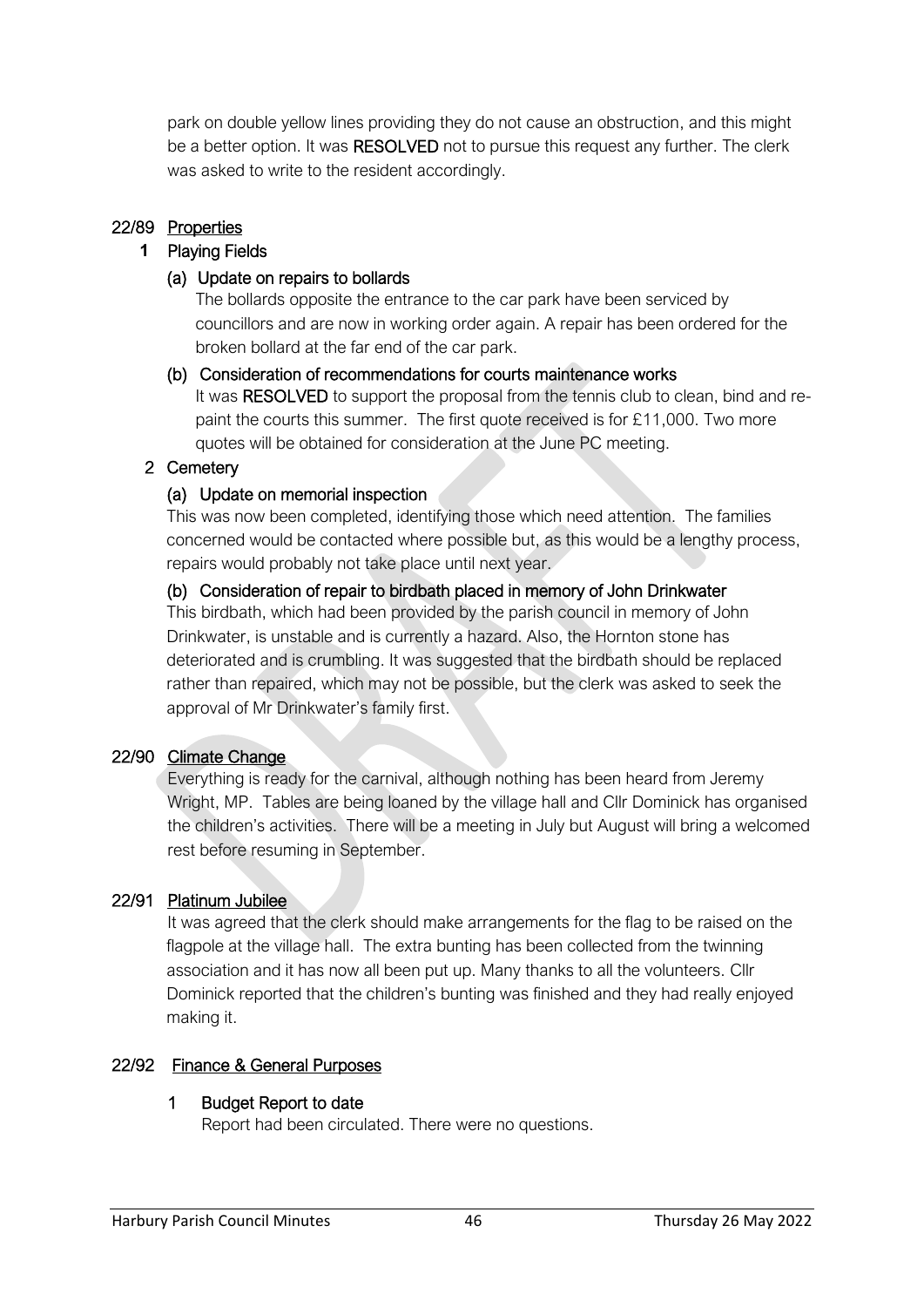# 2 Bank Reconciliation for April 2022

This had been completed by the clerk and checked by Cllr Allen. Everything was in order.

### 3 Approval of cost of new burial register

Discussion took place on replacing the burial register, in use since 1874, which would soon be full. A leather bound one, to replicate the existing register, would cost in the region of £695, but a cheaper cloth bound version was available costing £187. Cllr Lockley felt that the council had a moral duty to preserve tradition by purchasing a leather bound one and councillors agreed. It was RESOLVED that the clerk should request a formal quote and if it was no more than £700, she was instructed to place an order.

- 4 Approval to spend earmarked reserve for office refurbishment costs It was RESOLVED to approve expenditure from the reserve fund in the sum of £1,252.42.
- 5 Approval of cost of repair to streetlight in Church Street It was RESOLVED to formally approve the cost of repair at £408.48.

#### 22/93 Accounts for Payment

It was RESOLVED to approve the accounts for payment as per Appendix A. Cllrs Ekins and Allen to authorise payment. They will confirm that they have checked the invoices (circulated prior to the meeting) by email.

#### 22/94 Reports & Questions

- Cllr Thornley suggested starting up the Councillors' Corner again from September. It was suggested that Harbury Local Market would be a good venue on the last Saturday in the month, 10-12.00noon. She would draw up a rota and circulate to councillors; she also wondered if Cllr Kettle would like to take a turn.
- The clerk asked councillors if they were happy for one of the coaches at Harbury RFC to run a basketball session as part of the rugby club's training schedule. He will provide a risk assessment and has already confirmed that the session would be covered by the club's insurance. Councillors agreed that this could go ahead.
- Cllr Ekins mentioned a couple of complaints he had received from people who could not walk their dogs on the playing field because all the football pitches were in use by the football club.

# 22/95 Exclusion of Public & Press

#### 1 Staff matters – review of clerk's hours

The clerk's workload is continuing to increase and the staffing group had met to discuss this and consider whether an assistant is needed. The clerk is currently keeping a work diary to monitor the situation and the staffing group will meet again at the end of June to discuss further. In the meantime, it was RESOLVED to increase the clerk's contracted hours to 25 per week with effect from 1 June 2022.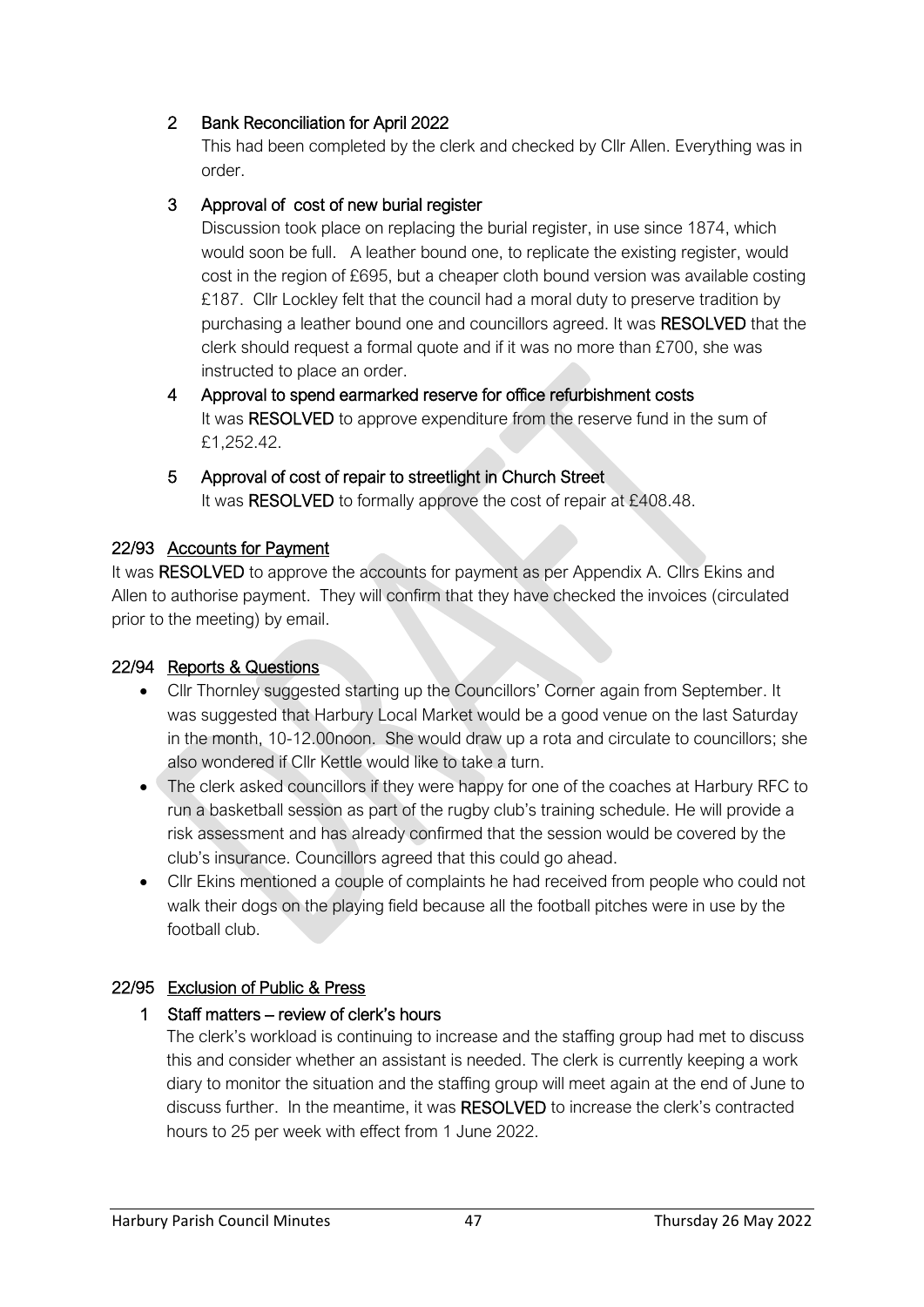#### 22/96 Date of Next Meeting

The next ordinary meeting of the parish council will be held at 7.30pm on Thursday 23 June 2022 in Harbury Village Hall.

### The meeting closed at 9.26pm.

Signed …………………………………… Chairman Date……………………………..